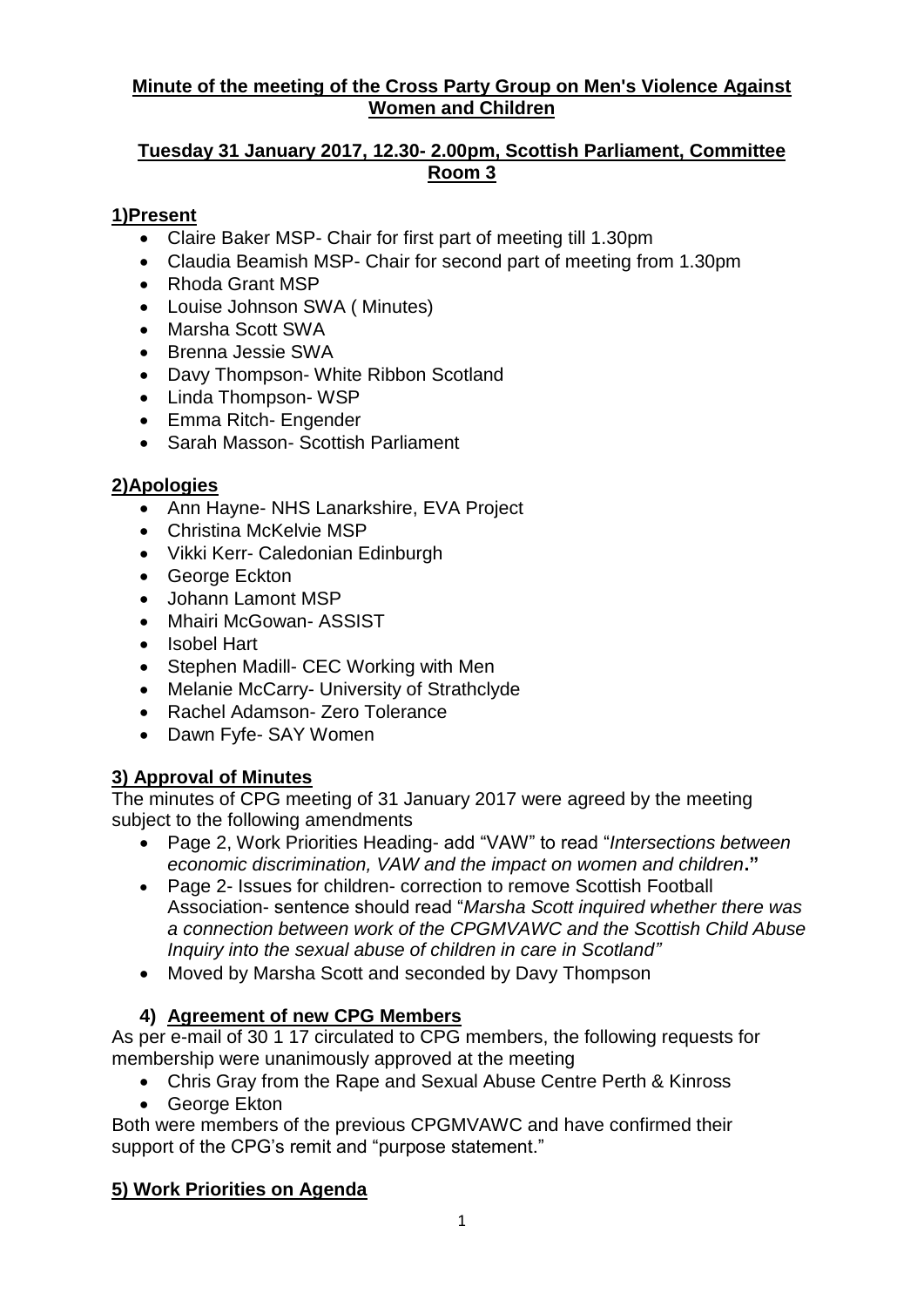Neither the Cabinet Secretary for Justice or Scottish Government officials invited could attend this CPG due to other prior engagements. We were awaiting confirmation as to whether the Cabinet Secretary was able to attend the next meeting of the CPG to discuss his portfolio, including the proposed DA offence and we were holding times on 28<sup>th</sup> February and 1 March to facilitate this. Trevor Owen has been invited to the next meeting to talk about "Equally Safe" and has confirmed attendance.

In relation to items to be discussed under AOCB, Claudia drew the meeting's attention to the debate on FGM and HBV scheduled for the next day in the Scottish Parliament. Items added to the Agenda

- Denise Claire/ "Goodwillie" case and civil justice avenues in relation to rape and sexual assault
- update on the recently- published Scottish Government research on forced marriage in Scotland
- discussion around the proposed separate CPG on Commercial Sexual **Exploitation**

## **Equally Safe**

Emma Ritch, chair of the Equally Safe Primary Prevention Working Group, advised that Scotland's framework rests on realising women's equality in Scotland, that this would, in itself end men's violence against women in Scotland.

The group agreed that linking and agreeing work of CPG to address the nexus of women's inequality and VAWG should be a focus of CPG work.

In terms of having a strategic conversation to press on the issue, discussions with Gary Gillespie, the Chief Economic Advisor to the Scottish Government, who sits on the "Equally Safe" Strategic Board, along with relevant SGov Ministers and officials in economic development, "Fair Work", "Skills", would make sense.

#### **ACTION- for the May meeting, Marsha and Emma to discuss and consider options for the CPG**

#### **Scottish Government's published research on forced marriage**

Louise Johnson gave an update on the just-published report, *"Understanding forced marriage in Scotland"* **<http://www.gov.scot/Publications/2017/01/6540>**

The research highlighted an inconsistent response from local authorities in the exercise of their duties as Relevant Third Parties under the legislation and that set out in the accompanying Statutory Guidance, even where other obligations, such as child protection, required them to act. Responses to supporting adults who did not prompt intervention under the Adult Protection framework was highlighted as needing robust revision and it was also not clear whether the requisite procedural pathways for responding to forced marriage ("FM") generally had been put in place. While the recommendations stated that the Statutory Guidance needed strengthening so that local authorities would meet their obligations under the Act, the meeting agreed that this should include the incorporation of a scrutiny/monitoring process to ensure compliance.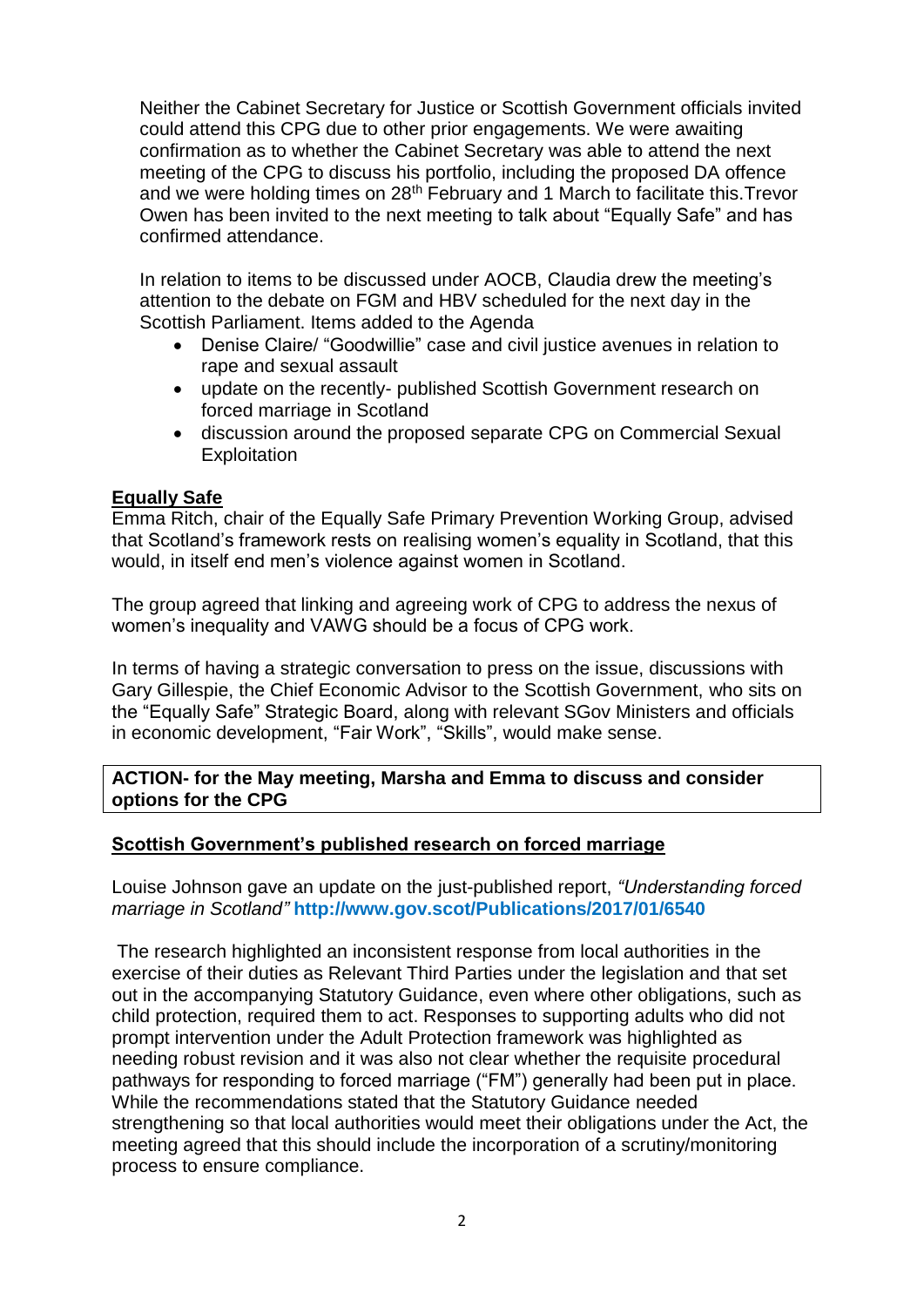The strength and central role of the specialist women's sector, particularly organisations working around domestic abuse, was noted and further support for their continued development was recommended. Development of further training, on a mandatory basis for professionals, was recommended to improve practice, as "*Race anxiety*" had been raised as a barrier to responses, with practitioners framming FM as a "cultural", as opposed to a human rights issue and two third sector organisations had provided mediation, despite the clear guidance in the SGov FM Multi-Agency Guidance on this being wholly inappropriate.

The researchers had experienced considerable difficulty in finding survivors who would engage with them, reflecting the complex nature of the matter. Increased public awareness of the available protection and support was also recommended.While professionals interviewed thought that criminalisation sent a strong message to the public around the unacceptability of FM, a number were concerned that this would force reporting "underground." Most survivors welcomed legislative protection but did not support criminalisation.

## **6)AOCB**

The civil judgement in the "Goodwillie" case was discussed. Concern was raised that civil remedies shouldn't replace effective action in criminal courts, but until women find that the criminal law is providing robust response to VAW, civil actions will be attractive. These civil cases might be viewed as a mechanism for demonstrating how "unfit for purpose" the criminal system is, as opposed to turning the justice system response towards making rape and sexual assault a "civil issue."

Discussion touched on problem that, while in the criminal courts, victims of offences involving domestic abuse, stalking, human trafficking and rape and sexual assault have an automatic right to use standard special measures when giving evidence in court, under the Victims and Witnesses (Scotland) Act 2014, this automatic protection is not likewise extended to the same complainers when they are facing the same perpetrators of these crimes in civil cases, for instance, child contact proceedings.

## **Proposed Cross Party Group on Commercial Sexual Exploitation ("CPG on CSE")**

The Group reprised the debate in the previous CPGMVAWC meeting in January 2017 around CSE being seen as part of men's violence against women and children and there was concern about the possible consequences of "splitting" CSE from the CGMVAWC agenda since CPGMVAWC members consider prostitution and other forms of CSE as VAWG (as does Equally Safe).

Rhoda Grant is the prospective Convenor of the proposed new CPG on CSE, and she explained that the existing CSE Stakeholder group had wanted the separate CPG on CSE to ensure a safe space for people to speak and discuss issues. Stakeholders wanted a CPG on CSE not as a rival or alternative to the CPGMVAWC but to facilitate these discussions safely for all participants.

Rhoda advised that the first meeting of the proposed CPG on CSE was scheduled for 21<sup>st</sup> February. The issue that they wish to tackle is that currently women are criminalised but the "purchasers" are not. The CPG on CSE wishes to gather support from the three political parties sympathetic to criminalising purchasers while avoiding